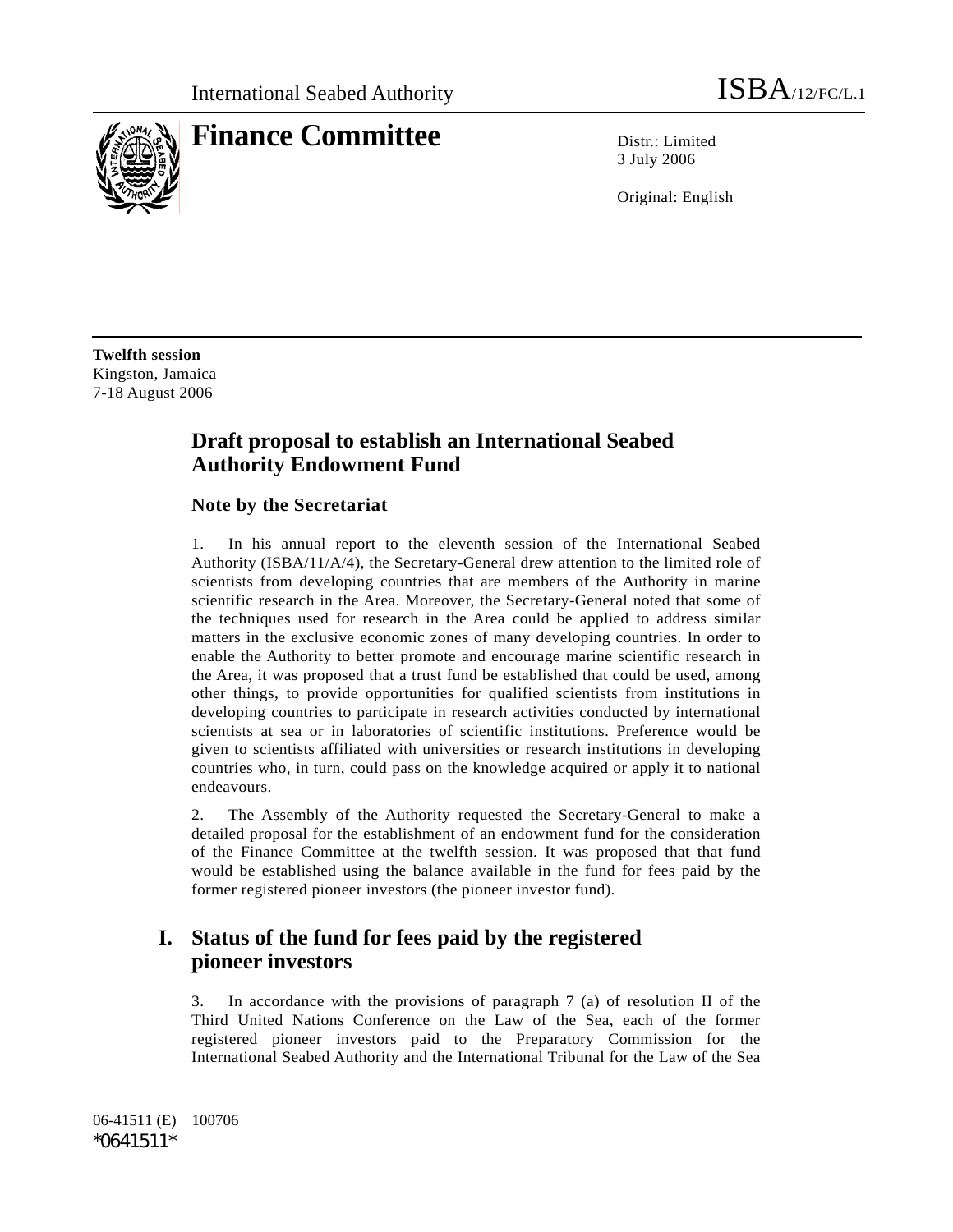("Preparatory Commission") an application fee for registration. The application fees were placed in a trust account administered by the Organization in accordance with the Financial Regulations and Rules of the United Nations and, mutatis mutandis, the rules applicable to the management of trust funds. In 1997, following the establishment of the Authority, the balance of the funds remaining in the account was transferred to the Authority.

4. The Finance Committee was provided with a detailed note on the history of the pioneer investor fund at its meeting in 2005. The note also explained that the balance remaining in the fund, together with the interest earned thereon, has been maintained in a separate bank account pending a full accounting of all the expenditures incurred by the Preparatory Commission for the processing of the applications as well as the expenses incurred in processing applications for the approval of the plans of work for exploration submitted by former registered pioneer investors.

5. A full accounting of expenditures incurred in processing pioneer investor application since 1984 has now been carried out. The Secretary-General has also held consultations with the contractors on the proposal and on the status of the pioneer investor fund. As a result, the Secretary-General is now in a position to issue a certification on the fulfilment of the original purposes of the fund.

6. As at the date of the last audit statement (31 December 2005), the balance of the pioneer investor fund stood at \$2,880,958, including cumulative interest of \$1,412,121.

7. In addition to the fees paid by former registered pioneer investors, a fee of \$250,000 was paid by Germany in 2005 for the processing of a plan of work for exploration for polymetallic nodules. This had been held by the Authority in escrow since payment pending the elaboration of the present proposal.

### **II. International Seabed Authority Endowment Fund**

8. The current proposal is to consolidate the balance presently available in the pioneer investor fund and the balance of the German application fee and to use the consolidated balance as the initial capital for the International Seabed Authority Endowment Fund. The Fund would remain open in perpetuity for additional capital contributions from members of the Authority, other States, relevant international organizations, non-governmental organizations, academic, scientific and technical institutions, philanthropic organizations and individuals. It is hoped that over time the Fund would grow to a substantial amount.

9. The Fund would be managed and administered in accordance with the Financial Rules and Regulations of the Authority. Special rules of administration, to be adopted by the Assembly, would define, in broad terms, the purposes of the Fund. Income from the Fund would be utilized for appropriate purposes, as decided from time to time by the Assembly on the recommendation of the Council and the Finance Committee. Primarily, these purposes would be to promote marine scientific research in the Area and provide opportunities for qualified scientists from institutions in developing countries to participate in research activities conducted by international scientists at sea or in laboratories of scientific institutions. It would be necessary in due course to draw up detailed procedures covering the submission of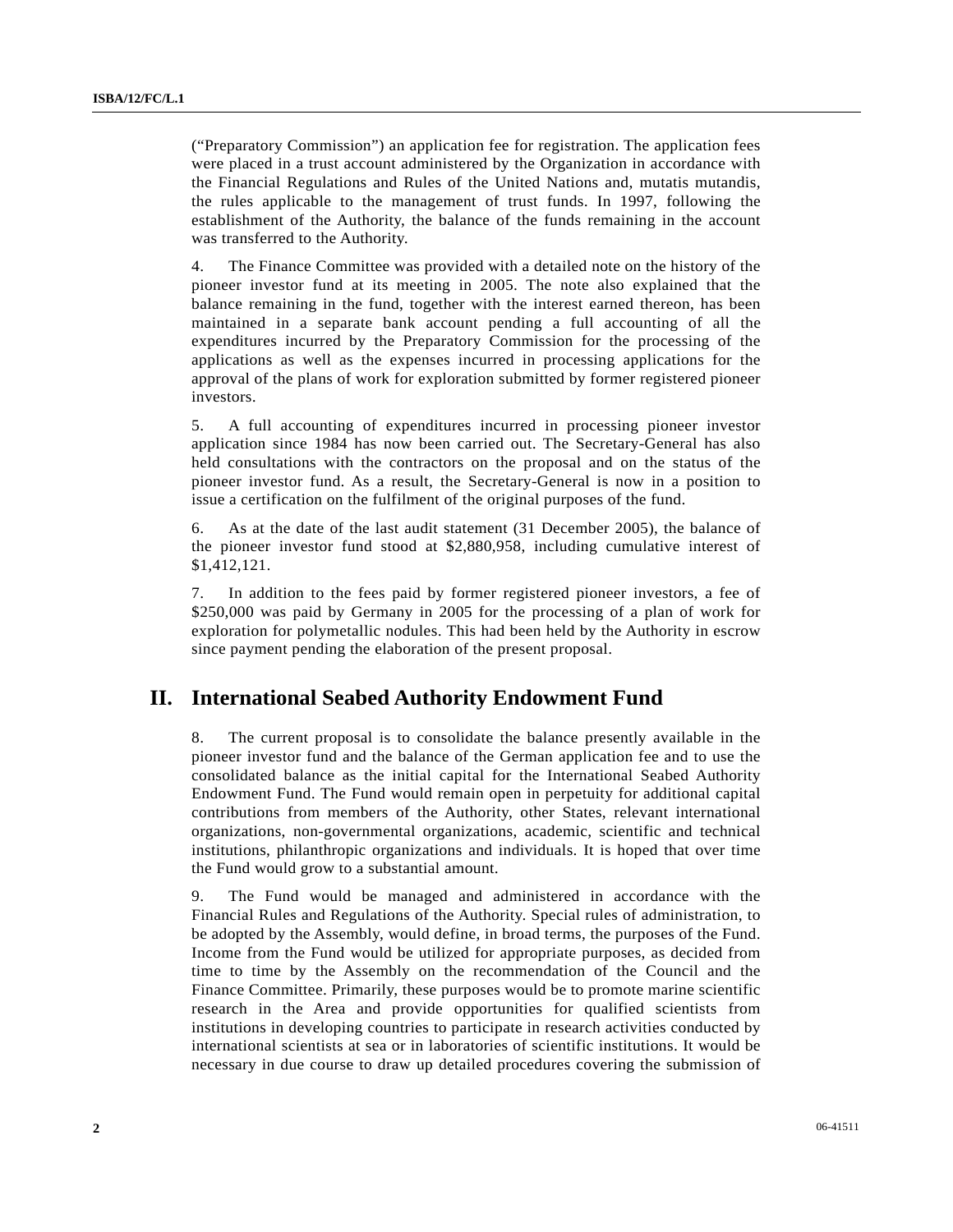applications for funding, qualification criteria and the evaluation and selection of projects.

10. It is proposed that the balance of any income not expended in any year would be carried forward to the following year, up to a maximum of two years, where it would remain available for use. Any income remaining unused for more than two years would be added to the capital value of the Fund.

11. In addition, however, it is proposed that a small portion of the annual income be available, as necessary, to supplement the voluntary trust fund established by the Assembly for the participation of members of the Finance Committee and the Legal and Technical Commission from developing countries. The voluntary trust fund was established in 2002, following a request by the Assembly, to enhance the participation of members from developing countries in the meetings of the Legal and Technical Commission and the Finance Committee.1 Contributions of \$52,800 have been made to the voluntary trust fund, but in both 2003 and 2004 it was necessary for the Assembly, on the recommendation of the Finance Committee, to authorize, on an exceptional basis, advances of \$75,000 and \$60,000 to be paid into the voluntary trust fund from accumulated interest on the pioneer investor fund.

12. While it is to be hoped that further voluntary contributions would be forthcoming to make the voluntary trust fund self-sustaining, it is proposed that, for the time being, the Assembly give itself the flexibility to use part of the income from the Endowment Fund to supplement the voluntary trust fund. On the premise that the current income of the Fund would be in the region of \$150,000, it is recommended that a maximum of \$50,000 be available for this purpose. Any more than this would mean that insufficient funds would be available to meet the primary purposes of the Endowment Fund. It is to be noted that any allocation of income for this purpose would need to be decided by the Assembly on the recommendation of the Finance Committee. It should also be noted that an amount less than \$50,000 could be utilized, or even nothing at all, depending on the status of the voluntary trust fund.

### **III. Establishment of the Fund**

13. It is proposed that the Fund be established by a decision of the Assembly to that effect. The draft of such a decision is contained in the annex to the present note. The decision would provide for the establishment of the Fund, state the object and purposes of the Fund and set out the basic rules for its administration and management. It would be necessary to develop additional rules and procedures for the use of the income from the Fund. These would cover detailed matters such as the form in which proposals for funding are to be submitted, eligibility and selection criteria and the procedures whereby the Secretary-General is to deal with applications and submit them for consideration by the relevant organs of the Authority. The draft decision would require the Secretary-General to prepare such rules and procedures and submit them to the Authority at its next session.

**\_\_\_\_\_\_\_\_\_\_\_\_\_\_\_\_\_\_** 

 $1$  Provisional terms and conditions for the use of the fund were adopted by the Assembly, on the recommendation of the Finance Committee, in 2003 and amended in 2004. The terms and conditions are contained in the annex to document ISBA/9/A/5-ISBA/9/C/5.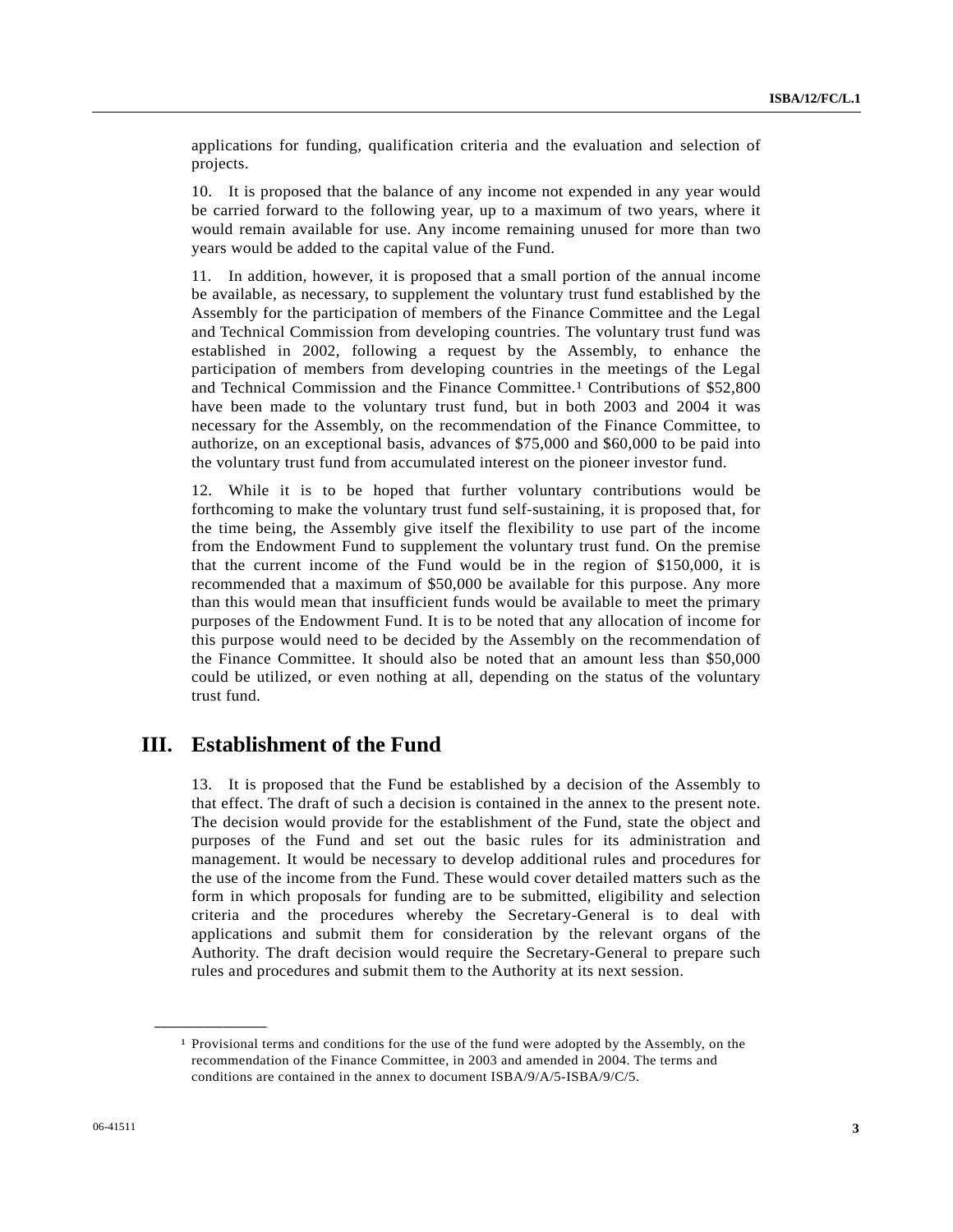### **Annex**

## **Draft decision of the Assembly of the International Seabed Authority relating to the establishment of the International Seabed Authority Endowment Fund**

### *The Assembly of the International Seabed Authority*,

*Recalling* the duty of the Authority pursuant to article 143, paragraph 2, of the United Nations Convention on the Law of the Sea to promote and encourage the conduct of marine scientific research in the Area,

*Emphasizing* that marine scientific research in the Area shall be carried out exclusively for peaceful purposes and for the benefit of mankind as a whole,

*Recalling* the duty of States parties to the Convention pursuant to article 143, paragraph 3, of the Convention, to promote international cooperation in marine scientific research in the Area by, inter alia, ensuring that programmes are developed through the Authority for the benefit of developing States and technologically less developed States,

*Desirous* of facilitating the participation of qualified scientists and technical personnel from developing countries in international marine scientific research programmes and providing opportunities for international technical and scientific cooperation with regard to activities in the Area, including through training, technical assistance and scientific cooperation programmes,

 1. *Decides* to establish the International Seabed Authority Endowment Fund;

 2. *Also decides* that the purposes of the Fund shall be to promote and encourage the conduct of marine scientific research in the Area for the benefit of mankind as a whole, in particular by supporting the participation of qualified scientists and technical personnel from developing countries in international marine scientific research programmes and by providing opportunities for international technical and scientific cooperation with regard to activities in the Area, including through training, technical assistance and scientific cooperation programmes;

 3. *Further decides* that the initial capital of the Fund shall comprise the balance remaining as at 18 August 2006 from the application fees paid by pioneer investors of the Third United Nations Conference on the Law of the Sea to the Preparatory Commission for the International Seabed Authority and the International Tribunal for the Law of the Sea pursuant to paragraph 7 (a) of resolution II, as well as the unexpended balance of the application fee paid to the Authority by the Federal Republic of Germany for the processing of an application for approval of a plan of work for exploration pursuant to regulation 19 of the Regulations on Prospecting and Exploration for Polymetallic Nodules in the Area, together with interest accrued thereon;

 4. *Decides* that the administration, utilization and control of the Fund shall be governed by the Provisional Rules of Administration of the International Seabed Authority Endowment Fund, which are contained in the annex to the present decision, and in accordance with the Financial Rules and Regulations of the International Seabed Authority;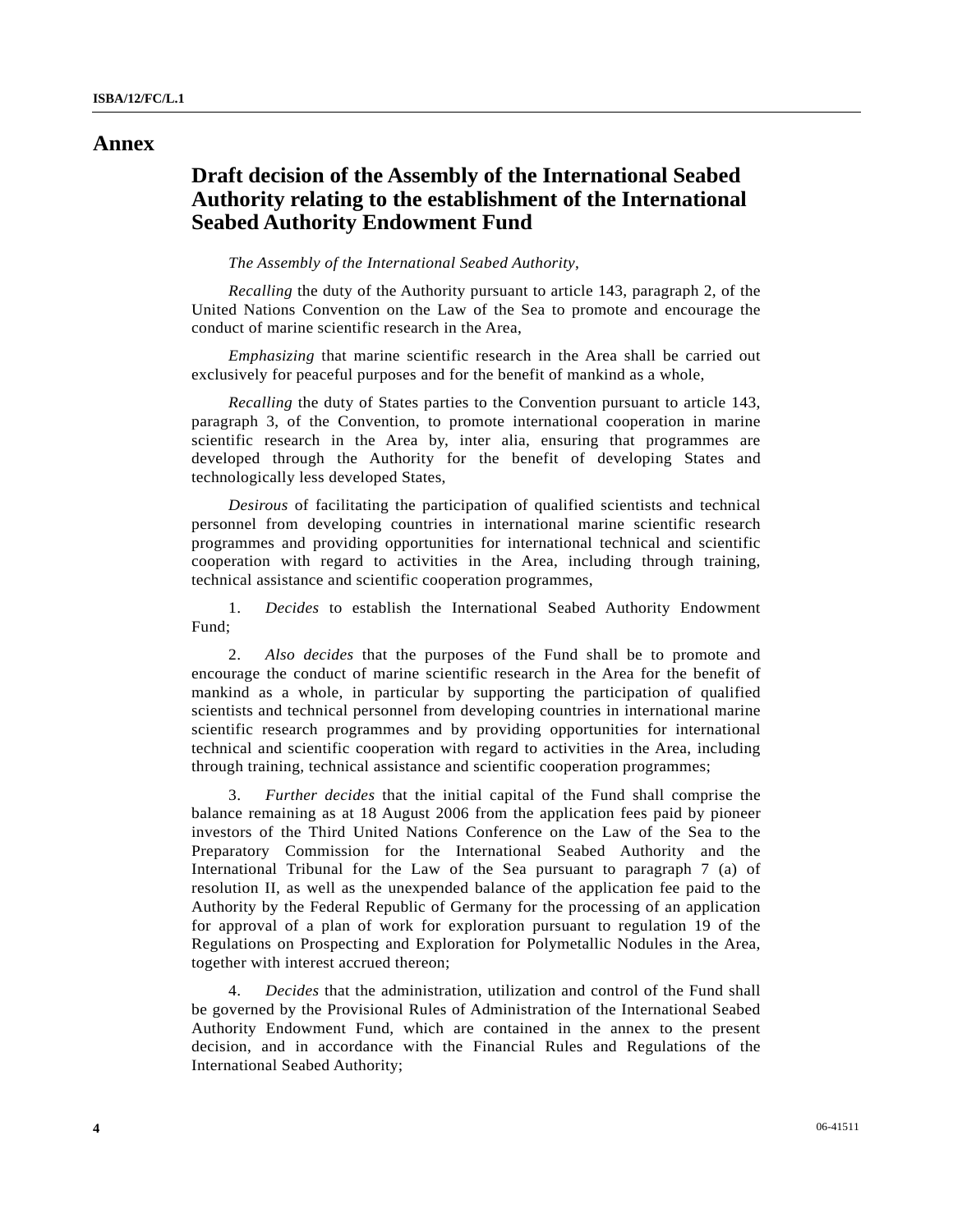5. *Invites* members of the Authority, other States, relevant international organizations, non-governmental organizations, academic, scientific and technical institutions, philanthropic organizations and individuals to make contributions to the Fund;

 6. *Requests* the Secretary-General to prepare, for consideration by the Council and the Assembly, terms of reference, guidelines and rules for the operation of the Fund.

#### **Annex**

### **Provisional rules of administration of the International Seabed Authority Endowment Fund**

1. Application of rules

 These rules shall govern the administration and control of the International Seabed Authority Endowment Fund established by the Assembly in accordance with its decision of … August 2006.

### 2. General purposes

The general purposes for which the Fund is established shall include:

 (a) The custody and control of the initial capital of the Fund together with such other sums as may be designated for the purposes of the Fund and all voluntary contributions, gifts, bequests or other allocations of money or property which may from time to time be received for such purposes;

 (b) The collection of income accruing to the Fund and the allocation of such income for the purposes of the Fund;

#### 3. Capital and investments

 (a) The capital value of the Fund shall be established in United States dollars on the basis of the value of the initial capital as at 18 August 2006. Voluntary contributions, gifts, bequests and other allocations of money or property received by the Fund subsequent to 18 August 2006 shall be added to the capital of the Fund and valued on the basis of the market value of the investments or other property received as at the date of the effective transfer to the International Seabed Authority. Items expressed in other currencies shall be converted into United States dollars at the mean rate of exchange as at the transfer date. All investments purchased by the Fund shall be recorded at cost;

 (b) The Fund shall be administered in accordance with the Financial Regulations and Rules of the International Seabed Authority;

4. Income and expenditure

 (a) The income of the Fund shall be used only for the purposes of the Fund. Subject to subparagraph 4 (b) below, the whole accumulated income of the Fund shall be available for such purposes as authorized in accordance with the guidelines and rules for the operation of the Fund adopted by the Assembly;

 (b) Any balance of income not expended in any year shall be carried forward to the following year and remain available for a period of two years. At the end of